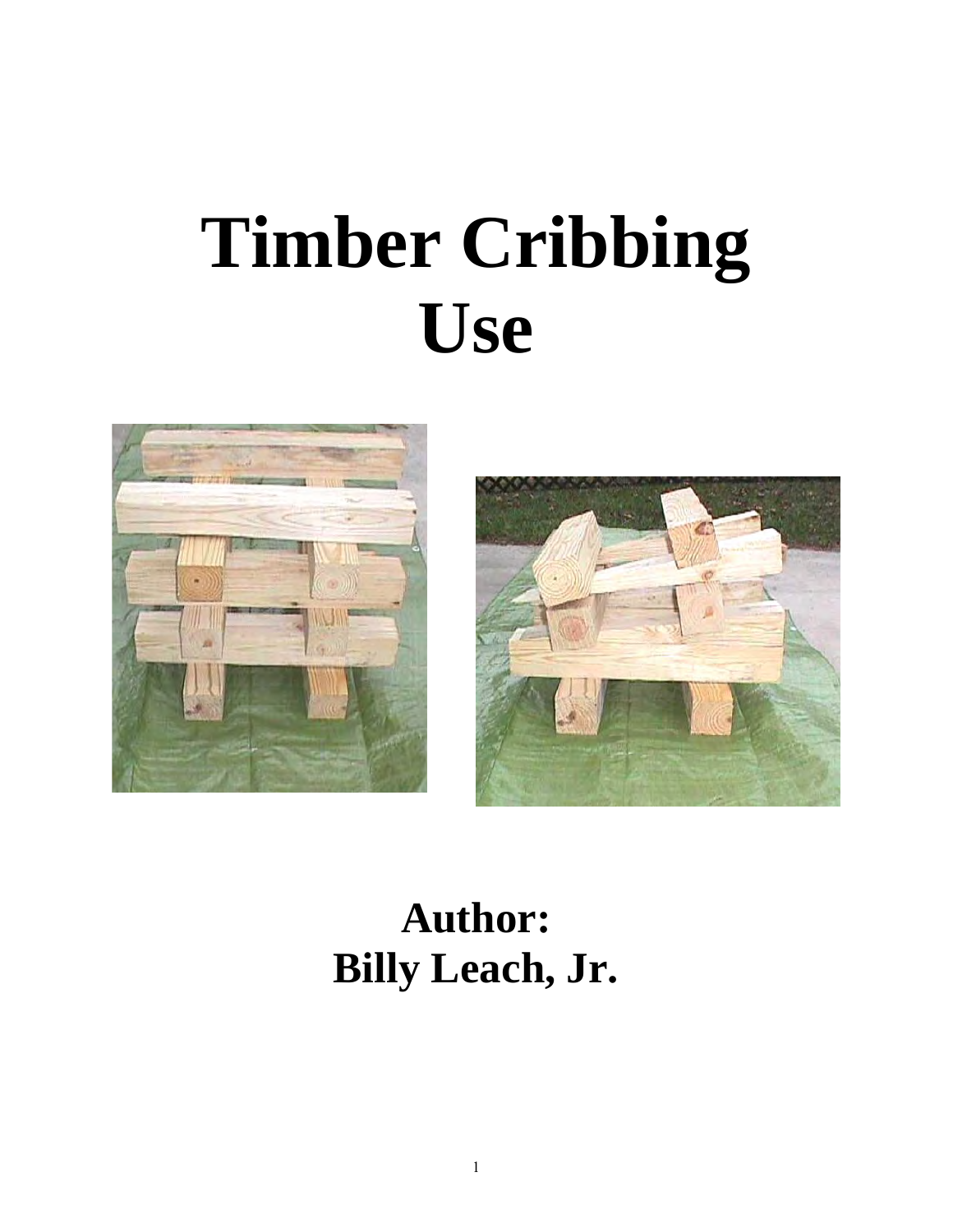Cribbing is an essential tool during rescue operations. In fact, cribbing is one of the most frequently used tools during rescue operations, and considered to be among the strongest means of support. Gravity is inescapable, thus cribbing is used to transfer the weight of a load into a 'footprint'. Cribbing provides a simple *temporary* support during rescue operations. In order to correctly and effectively transfer weight from top to bottom, full and direct contact must be made with both the load and lower surface. Rescuers should begin with a solid base of support, especially in soft surfaces (any surface softer than concrete) such as mud, sand, snow, etc. This substantial base of support will assist in effective weight transfer, and should be level or nearly so if at all possible. Make an attempt to keep all cribbing plumb and level to provide greater stability. Remember, stabilization is a dynamic process frequently needing inspection to ascertain its effectiveness. **Three smart cribbing considerations are: 1. Avoid the area of danger, i.e. remain clear of the load's footprint, 2. Mitigate the hazard if possible, i.e. uprighting a heavy vehicle off a smaller vehicle, and 3. Crib or shore from a safe into an unsafe area.** Always place cribbing/shoring in a manner that provides both responder and patient egress! Prior to cribbing/shoring, rescuers should ask three questions, 1. Are the needed materials readily available, 2. Are the tools needed readily available, and 3. Are the rescuers trained and possess the expertise to perform the needed operations?

Wooden cribbing pieces seem to be the most commonly used, with softwood a popular choice. However, hardwood and softwood generally refer to the type of tree producing the wood and not the strength of the wood itself. Hardwood trees shed their leaves in the fall, while softwood trees retain their leaves/needles consistently. Softwoods most frequently used are Southern Yellow Pine and Douglas Fir, although other species are also used. Always attempt to obtain and use #1 Grade timber for cribbing/shoring. Advantages of softwood cribbing pieces include being lighter in weight compared to hardwood, and most importantly providing warnings of failure. These warnings include visible cracking or splitting of the wood, visible crushing resulting in height reduction, and sounds produced by such crushing/cracking. Generally the signs of failure begin near the ends of the timber piece as 'checks', and 'splits'. Checks are separations in wood transecting the annular growth rings, while splits occur when wood cells tear apart, parallel to the grain of the wood. The properties of wood allowing the noticeable signs of failure result from the two primary growing seasons, spring and summer. Spring growth produces softer fibers while summer growth produces harder fibers. The softer fibers of spring growth produce the noise of cracking and the evident physical cracks during crossgrain loading. When building stack cribbing the load is perpendicular to the wood grain producing slow, noisy, and visible warnings of failure. This compression stress actually crushes a timber piece. Timber pieces with greater strength values in perpendicular compression (stated in psi) are better suited for wedges and bearing timbers (cribbing). Axial loading such as in shoring operations relies upon buckling failure. Greater strength in compression parallel to the grain is better suited for columns such as used in shoring. Cribbing stack stability is also affected by the density of the wood, and angle of grain at the points of loading.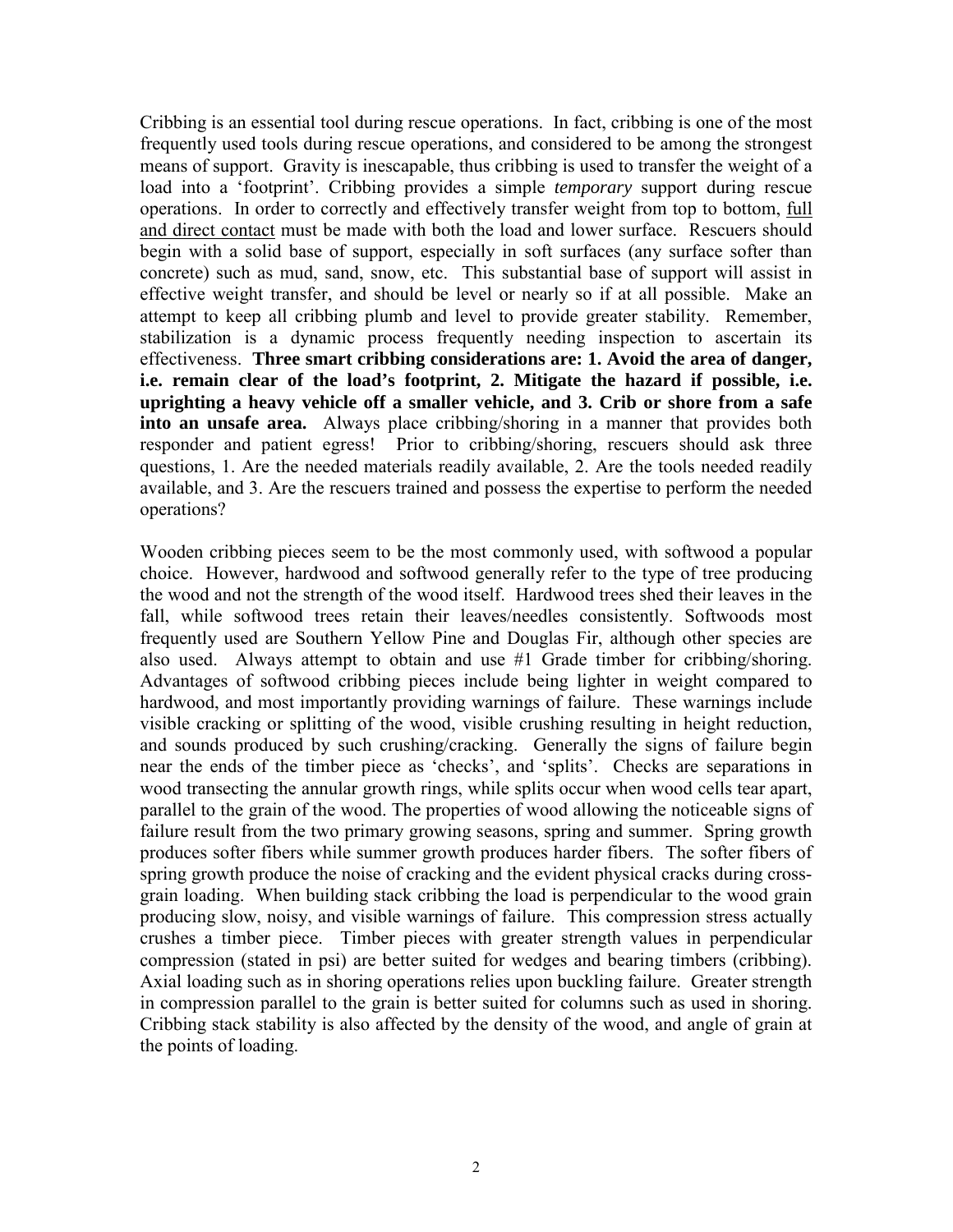In some instances fifty pieces or more may be needed to stabilize an upright school bus. If your primary response vehicle doesn't carry this amount, is it easily obtainable? Preplanning for the need of cribbing is fundamental for heavy rescue. How can your agency obtain the needed timber 24/7/365? If not readily available, consider establishing a quantity to be stored at your agency. Pack this cribbing according to dimension or primary purpose into open mesh crates. These crates can be easily handled. Consider storing a hand truck with the cribbing to transport a large quantity quickly using minimal personnel.

Wooden cribbing should be left unfinished and unpainted. Cribbing pieces rely on gravity and friction between bearing points for stability. Painted surfaces become slippery when wet and may hide damage or defects of the pieces. Cribbing pieces may be 'gusseted' together to maintain integrity. A cordless or pneumatic nailer should be used to drive 8d nails into 3/8" minimum thickness gussets, 3" OC. Colored handles of rope or webbing may be attached near the ends of cribbing to separate the types and sizes. The ends of cribbing may be painted or labeled to identify various types and sizes as well.

Cribbing should be inspected frequently for physical and chemical damage, or other deterioration. Cracks are obviously indicative of physical damage. Moisture is a bitter enemy of cribbing. Store it in a clean, dry and ventilated area with room for air movement among pieces if possible. If cribbing is found to be damaged it should be removed from service, and not used for training.

Varied lengths of cribbing may be used, however an accepted value is that the height of a stack crib shouldn't exceed two times its shortest width, provided all contact points are covered. For example, if the footprint of a stack crib is 18" (calculated using 26" timber pieces, and allowing 8" of overlap measurement), the height shouldn't exceed 36" (2:1) [recommended max. height when stabilizing using 4x4" timber is 2'/recommended max. height using 6x6" timber is 3' if all contact points are not loaded per FEMA USAR FOG,  $7<sup>th</sup>$  edition]. This height limitation is based on 'lift an inch, crib an inch'. Dynamic loading due to potential movement is to be expected perhaps decreasing stability. Therefore rescuers may gain insight into cribbing length based upon this value, especially if considerable height is anticipated. Although shorter lengths are most commonly used, longer cribbing pieces such as 4', 6', and 8' should be in a timber cribbing inventory.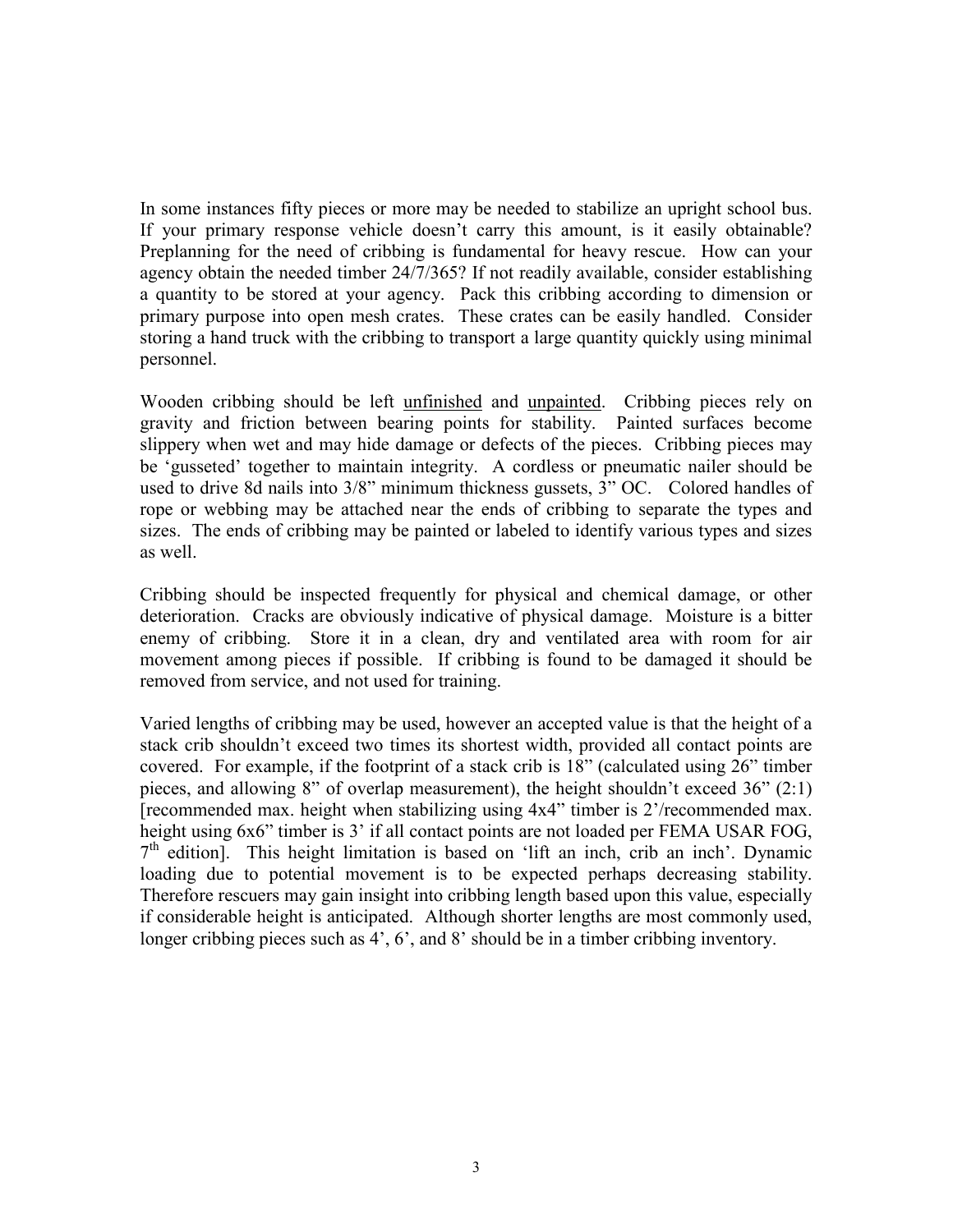

*Stack crib height shouldn't exceed two times its 'footprint or shortest width' if all contact points are covered*

*2 x 2 construction method*



The 2 x 2-construction method of building a stack crib uses two pieces of cribbing per layer, each layer at right angles.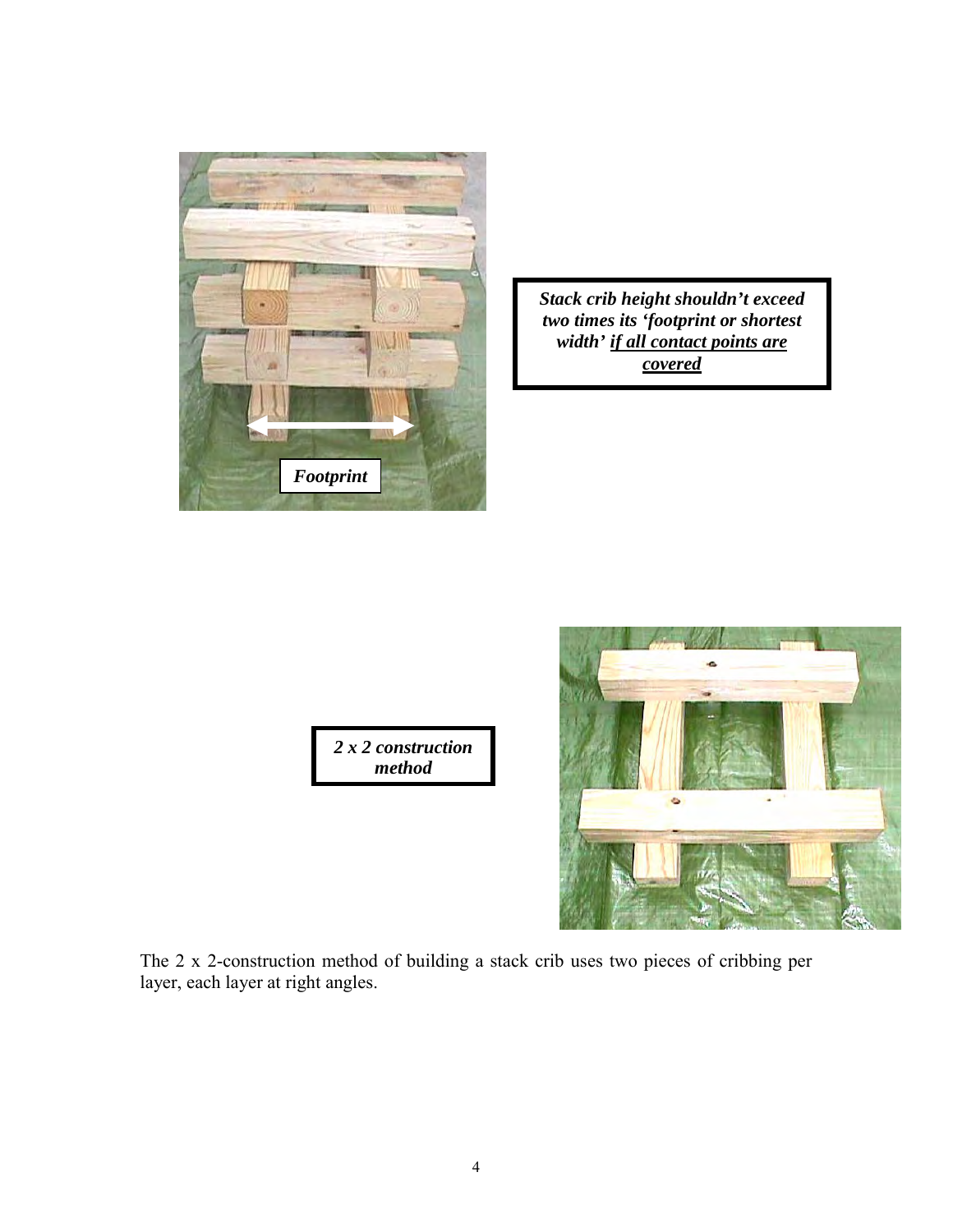

*3 x 3 construction method*

The 3 x 3 construction method uses three pieces per layer, each layer at right angles.

Using the 2 x 2 construction method with 4" x 4" timbers the weight bearing capacity of the stack crib is 24,000 pounds, 6,000 pounds per column (12 tons total), if all four contact points are covered. The weight bearing capacity would increase to 54,000 pounds,  $6,000$  pounds per column (27 tons total) if the 3 x 3-construction method was used and all nine contact points were covered. The 3 x 3 construction method increases the weight bearing capacity, however only uses 50% more cribbing pieces. The weight bearing capacity of a stack crib is calculated as: L (load) = A (area of single bearing point) x N (number of bearing points) x P (allowable bearing pressure). It is important that stack cribbing be centered under the load if possible, maintaining majority of the load in the center 1/3 of the stack crib. Do not use the 2x2 construction method when using stack cribbing as a platform for air bag lifting systems, *unless* the top tier of cribbing is completely solid and capable of supporting the force imposed by the air bag as it lifts the load. Ideally the solid top tier of cribbing pieces is connected together by some means to prevent unwanted movement, i.e. 'scabs'. High pressure air bag lifting systems tend to inflate from the center outward and may dislodge a stack crib resulting in catastrophic failure during a lifting operation.

Using 6" x 6" timbers and the 2 x 2 construction method the weight bearing capacity is 60,000 pounds, 15,000 pounds per column (30 tons total). The weight bearing capacity would increase to 135,000 pounds, 15,000 pounds per column (67.5 tons total) if the 3  $x$ 3-construction method were used. These capacities are valid if the load covers all contact points. The formula to calculate weight sustaining capacity *per column* is: Total surface (in square inches) of cribbing piece multiplied by the compression strength perpendicular to the grain (stated as psi).

The weight bearing capacity values expressed within this document are based on the use of undamaged #1 Grade Southern Yellow Pine or Douglas Fir, and accepted by FEMA for USAR response. There is no 'significant' strength loss for treated vs. untreated wood provided the moisture content is less than 19% and no physical, chemical, or thermal damage is present. Cribbing pieces should be of #1 Grade, which provides strength and better cosmetic appearance.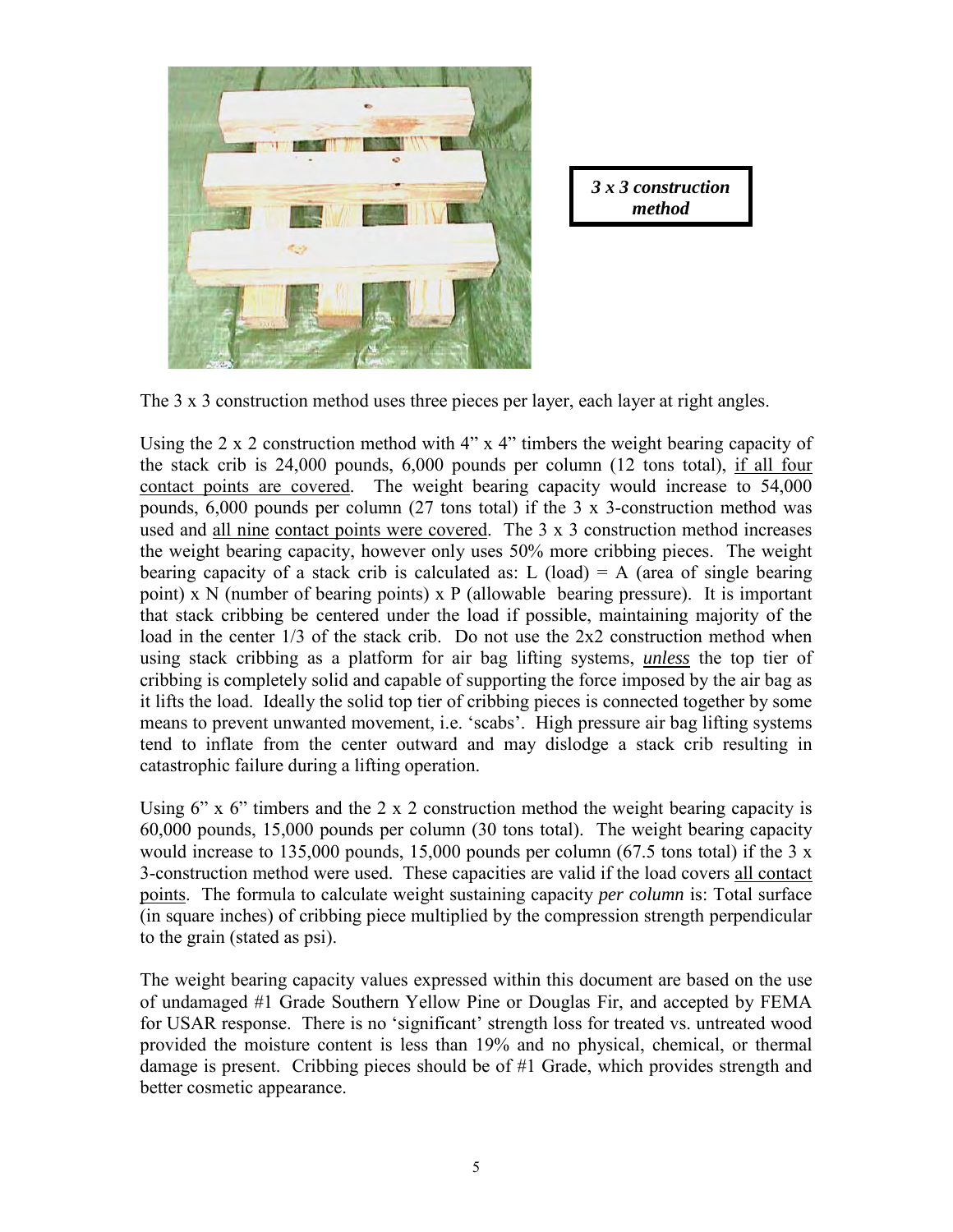Manufacturers are now producing varied cribbing pieces using plastic. These pieces are formed into such tools as stepchocks, wedges, buttresses, "lock blocks" and others. The surfaces of plastic cribbing are resistant to soiling and staining. The durability of these pieces is reported to be longer than wood, and the weight bearing capacity greater.



The ends of cribbing pieces should overlap the preceding layer by the width of that particular piece for two primary reasons, 1. Should the cribbing pieces slip minimally, some degree of integrity is maintained, and 2. Failure will begin at the ends of the cribbing pieces, showing warning signs of deteriorating integrity. For example, when using 4" timber the ends of each layer should overlap a minimum of 4".

Rescue situations may dictate that cribbing pieces be placed in shapes other than a square. When other than a square shape is used the footprint will vary. Thus, the safe column height will vary.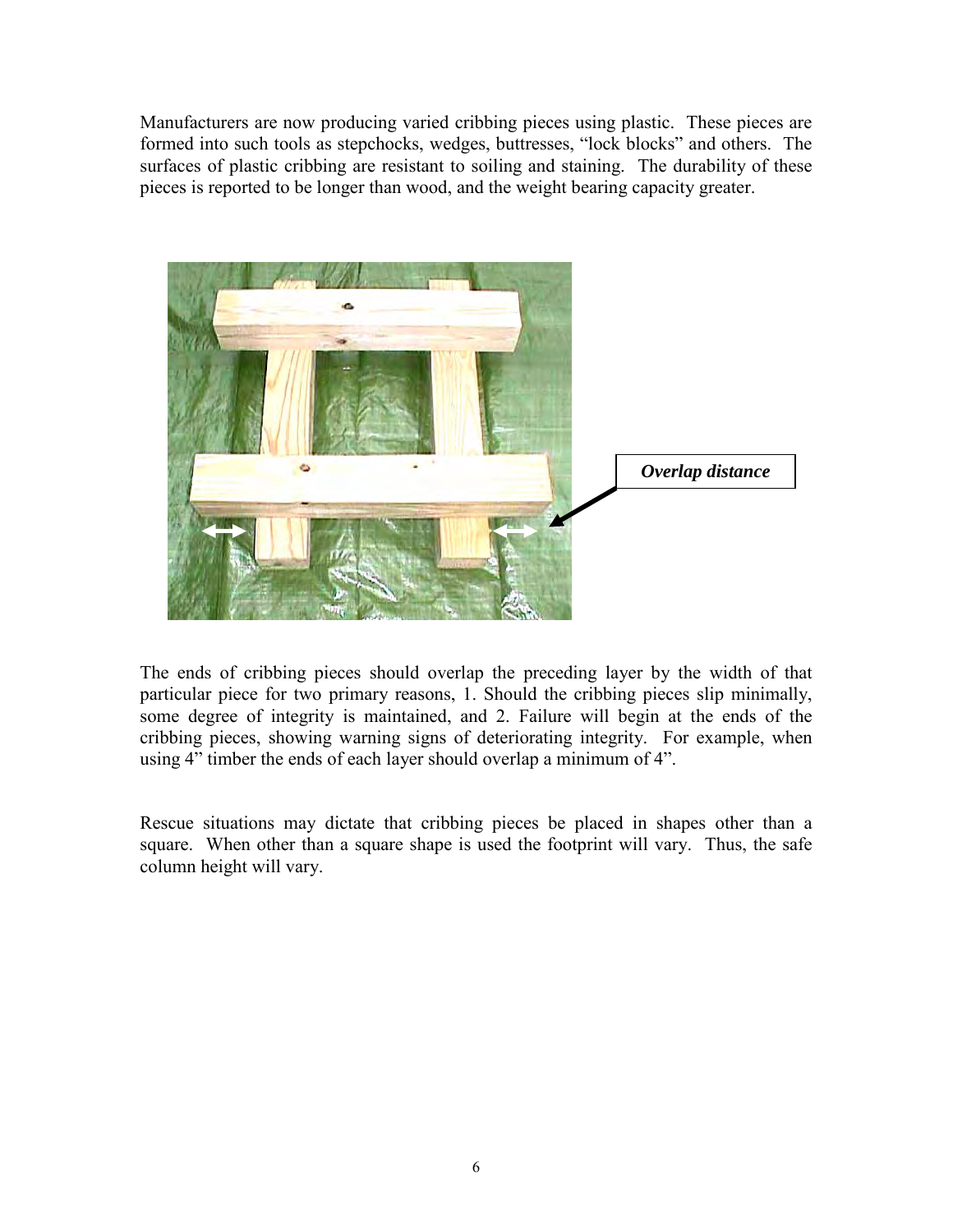

If the square shape of a cribbing stack is modified, the safe height of the stack is limited to one times the footprint (1:1) provided all contact points are covered. For example, if the footprint of modified stack cribbing is 12", the safe height of the column is limited to 12".

Stack cribbing should form columns, which support the load. The pieces should be aligned vertically to axially load a column and provide the required strength.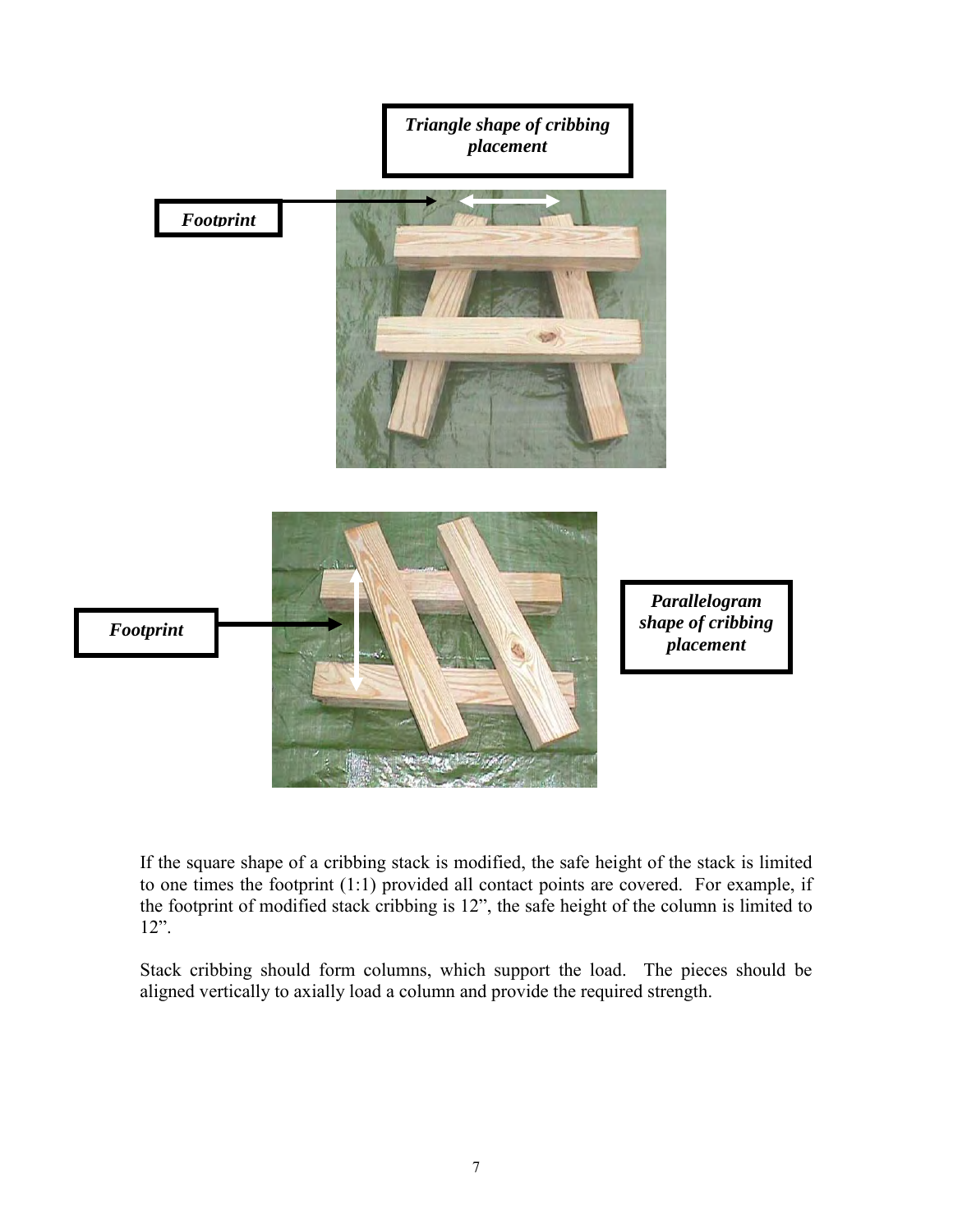

If all contact points of a stack crib aren't covered, the safe and stable height of the stack will be affected. Using 2 x 2 construction, if three of the contact points are covered, the safe and stable height for the stack crib is 1.5 times the footprint (1.5:1). If two of the contact points are covered, the safe and stable height of the stack crib is 1.0 times the footprint (1.0:1). If only one contact point is covered the safe and stable height for the stack crib is .5 times the footprint (1/2:1).

The weight bearing capacity of the stack crib will vary also if all contact points aren't covered. Rescuers can estimate 6,000 pounds of weight bearing capacity per contact point when using 4" x 4" timber. If 6" x 6" timber is used the weight bearing capacity per contact point is 15,000 pounds.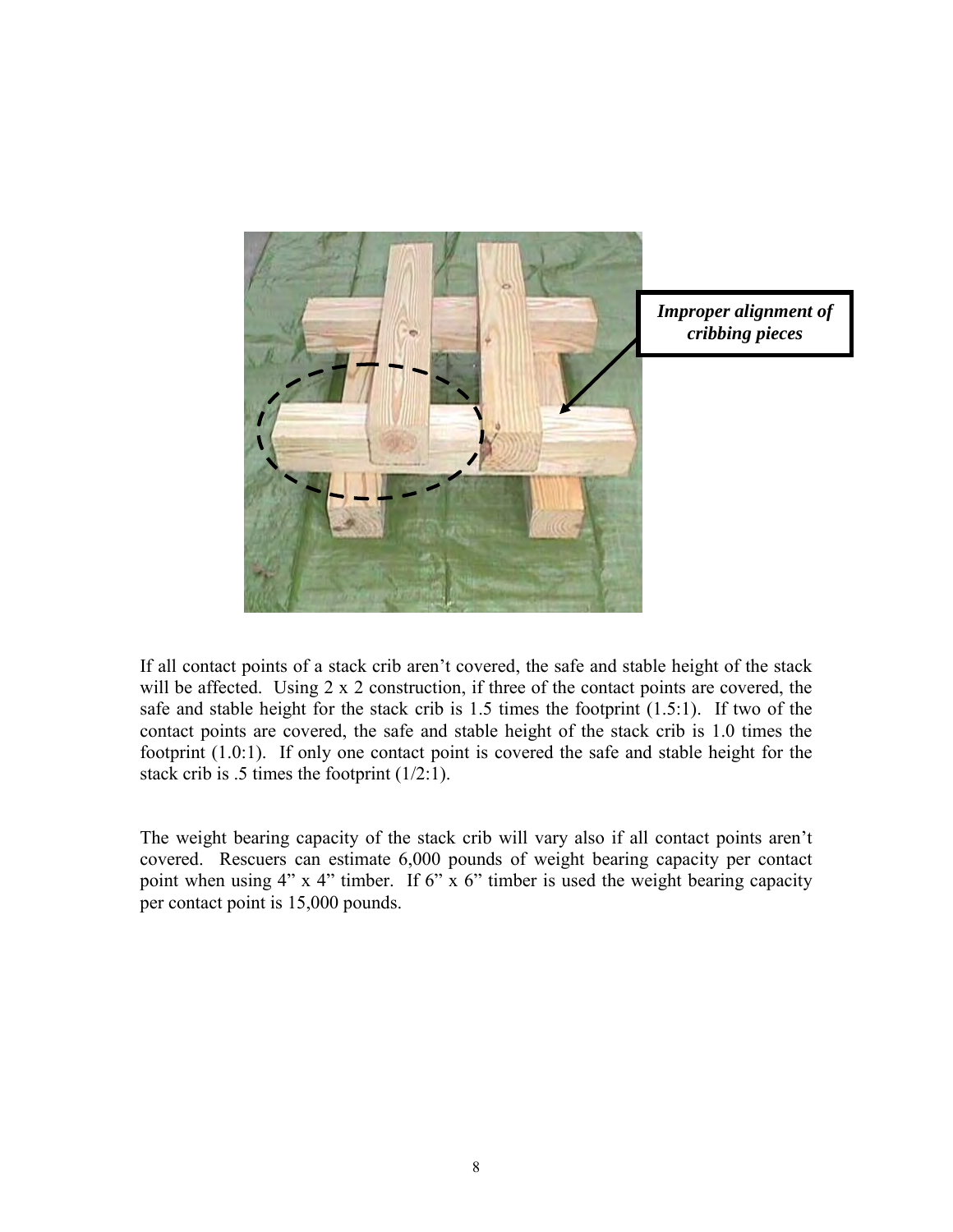Wedges are be used to fill voids between the load and cribbing pieces, and should be the same width, preferably the same length as the cribbing pieces themselves. If 4" timber cribbing pieces are being used, the wedge should be 4" in width. The length of a wedge shouldn't exceed six times its width, i.e. 4" timber cribbing pieces are being used, thus a 24" wedge is the maximum size that should be used  $(6 \times 4 = 24)$ . Proper placement of wedges serves to transmit the load into a column, with no more than two wedges stacked upon one another. Stacking more than two wedges upon one another will likely produce instability with the middle wedge becoming dislodged. Wedges can also be used to change the vertical direction of the stack crib allowing rescuers to support a sloped load. Sloped loads have two primary forces acting upon them, gravity and friction. Gravity produces a vertical load force while friction produces a load acting downslope. Friction is the resistance encountered when two solid surfaces slide or tend to slip. The degree of surface roughness has an influence on the Coefficient of Friction (the measurement of friction). When a surface is soft and coarse, greater frictional resistance is produced. The Coefficient of Friction is expressed as an angle, or its decimal equivalent, i.e. 15 degrees=.27. Sloped stack cribbing generally may be used for stabilizing (while moving a load) to a height of less than 2' against a sloped surface with a horizontal angle  $\leq 6$  degrees and using 4"x4" (3' using 6"x6"). Small protractors are useful in determining angles. When building a stack crib into a sloping surface the height of the cribbing shouldn't exceed 1 times the footprint, or instability may result. Optimally the stack crib should be constructed plumb and level with wedges used underneath the bottom tier. Sloped surfaces may alter the direction of downward force upon the stack crib, necessitating frequent monitoring of stability.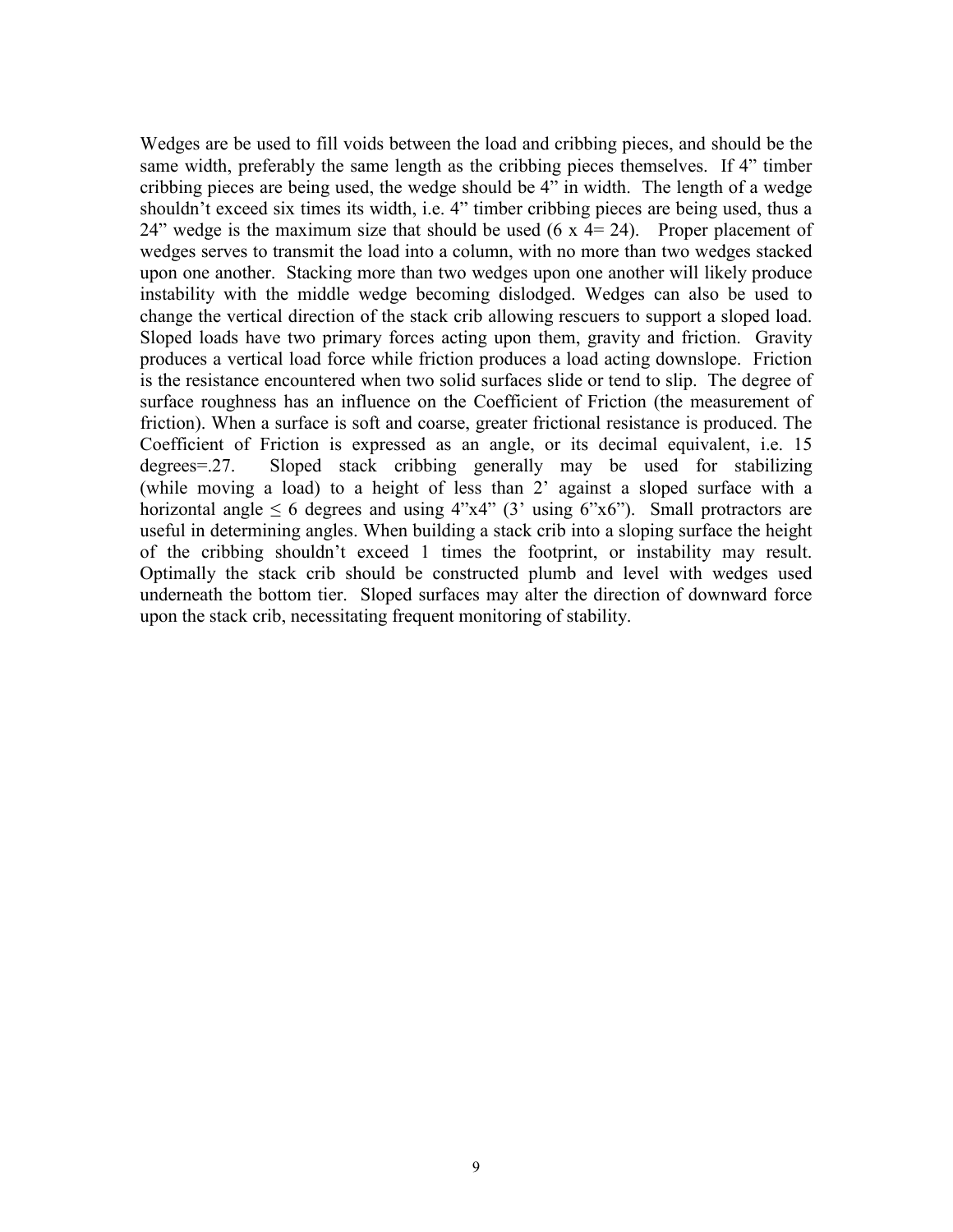

When placing cribbing pieces, **never** put a part of your body between the load and the cribbing. Use a tool or another piece of cribbing to maneuver it into place. During cribbing operations the use of personal protective equipment is necessary to ensure safety.

Cribbing is an essential rescue tool, often supporting tremendous weight while rescuers operate underneath. It is necessary that all rescuers understand the safe and proper use of this vital tool.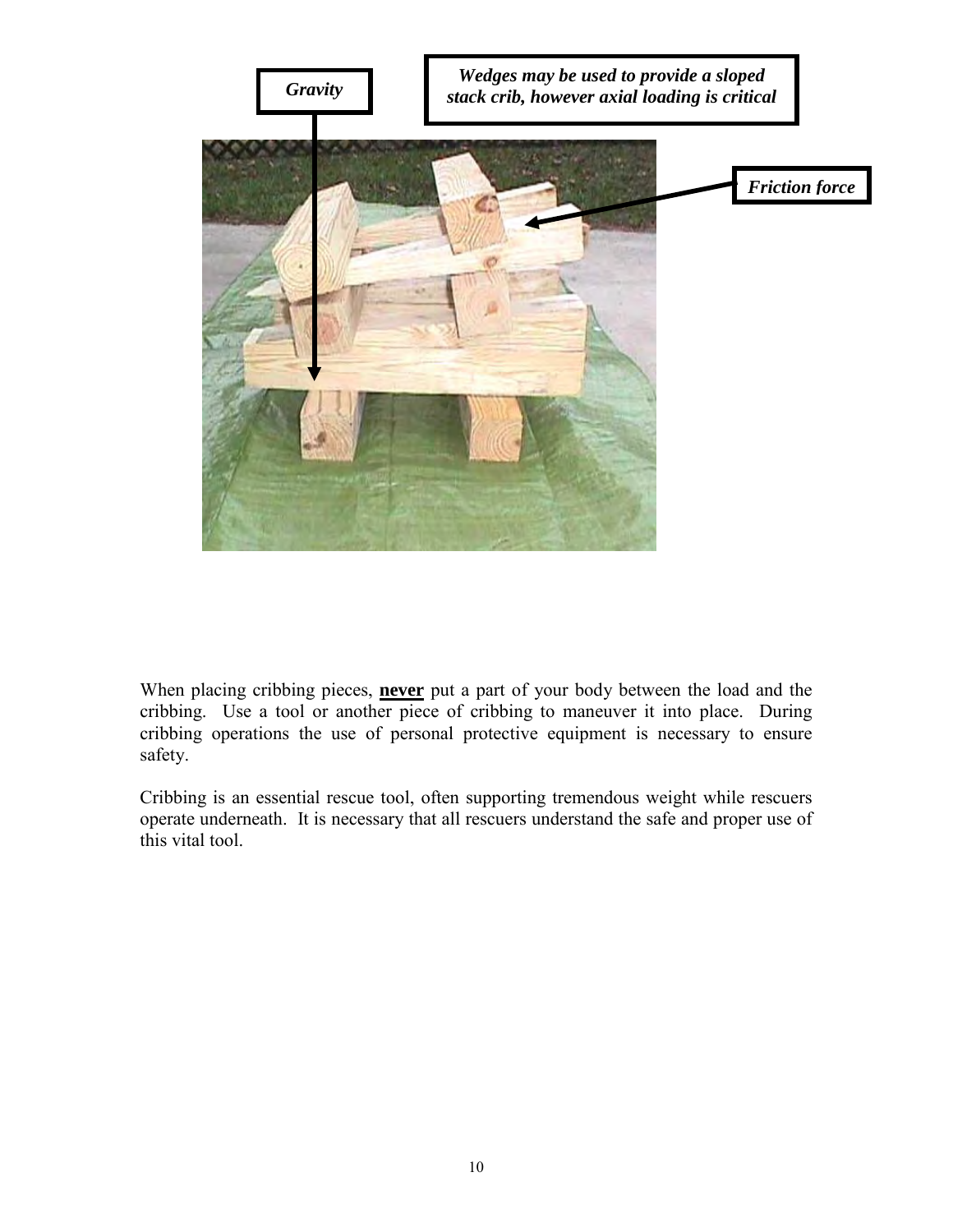# *TIMBER CRIBBING OPERATIONS REFERENCE INFORMATION Billy Leach, Jr.*

# **Weight Bearing Capacity/Stack Cribbing Height (All contact points covered)**

| <b>Timber Size</b> | <b>Construction</b> | <b>Weight Bearing</b> | <b>Stack Cribbing</b> |  |
|--------------------|---------------------|-----------------------|-----------------------|--|
|                    | <b>Method</b>       | <b>Capacity</b>       | Height                |  |
| $4" \times 4"$     | $2 \times 2$        | 24,000#               | 2x footprint          |  |
| $4" \times 4"$     | 3x3                 | 54,000#               | 2x footprint          |  |
| $6'' \times 6''$   | $2 \times 2$        | 60,000#               | 2x footprint          |  |
| $6'' \times 6''$   | 3x3                 | 135,000#              | 2x footprint          |  |

### **Weight Bearing Capacity/Stack Cribbing Height (Less than 4 contact points)**

| <b>Timber Size</b> | <b>Contact Points</b> | <b>Weight Bearing</b> | <b>Stack Cribbing</b> |  |
|--------------------|-----------------------|-----------------------|-----------------------|--|
|                    |                       | Capacity              | Height                |  |
| $4" \times 4"$     |                       | 18,000#               | 1.5x footprint        |  |
| $4" \times 4"$     | $\mathbf{2}$          | 12,000#               | 1x footprint          |  |
| $4" \times 4"$     |                       | 6,000#                | .5x footprint         |  |
| $6'$ x $6'$        | 3                     | 45,000#               | 1.5x footprint        |  |
| $6'' \times 6''$   | 2                     | 30,000#               | 1.0x footprint        |  |
| $6'$ x $6'$        |                       | 15,000#               | .5x footprint         |  |

# **Configurations other than square stack crib are 1x footprint**

**Cribbing of sloped surfaces are 1.5x footprint**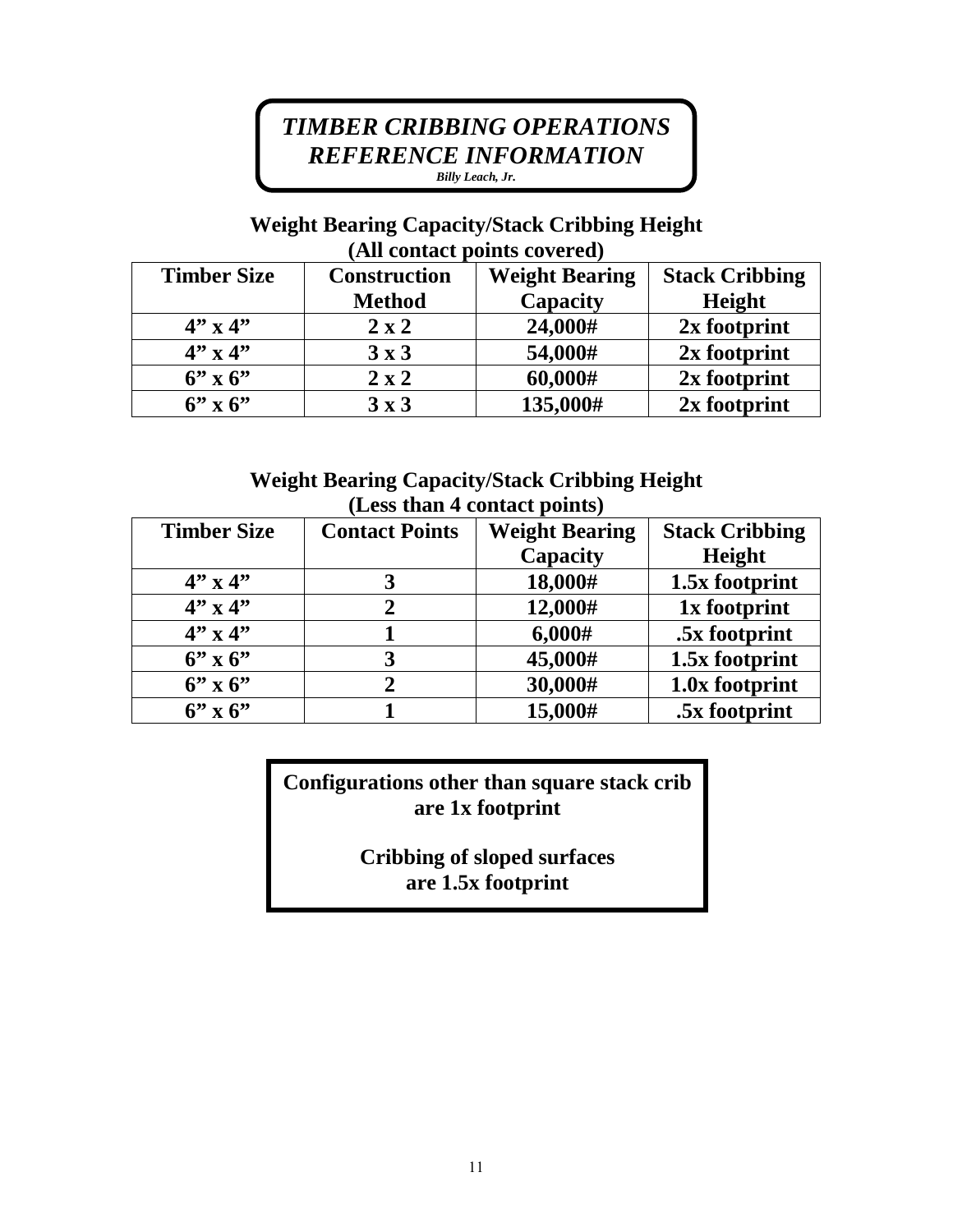Listed in the following table are representative wood species and their strength in compression perpendicular to the grain. By no means are these the only wood species used for cribbing pieces. Rescuer should investigate the wood actually used by their agency and determine its strength characteristics.

| <b>TREE SPECIES</b>   | <b>COMPRESSION</b>             |
|-----------------------|--------------------------------|
|                       | PERPENDICULAR TO GRAIN,        |
|                       | <b>MAXIMUM FIBER STRESS AT</b> |
|                       | PROPORTIONAL LIMIT             |
| <b>U.S. HARDWOODS</b> |                                |
| Red Maple             | $1,000$ psi                    |
| White Oak             | $1,070$ psi                    |
| Pin Oak               | $1,020$ psi                    |
| Southern Red Oak      | 870 psi                        |
| <b>Yellow Poplar</b>  | $500$ psi                      |
| <b>U.S. SOFTWOODS</b> |                                |
| Douglas Fir, Southern | $740$ psi                      |
| Douglas Fir, Northern | $770$ psi                      |
| Pine, Eastern White   | $440$ psi                      |
| Pine, Loblolly        | $790$ psi                      |
| Pine, Longleaf        | $960$ psi                      |
| Pine, Slash           | 1,020 psi                      |
| Pine, Virginia        | 910 psi                        |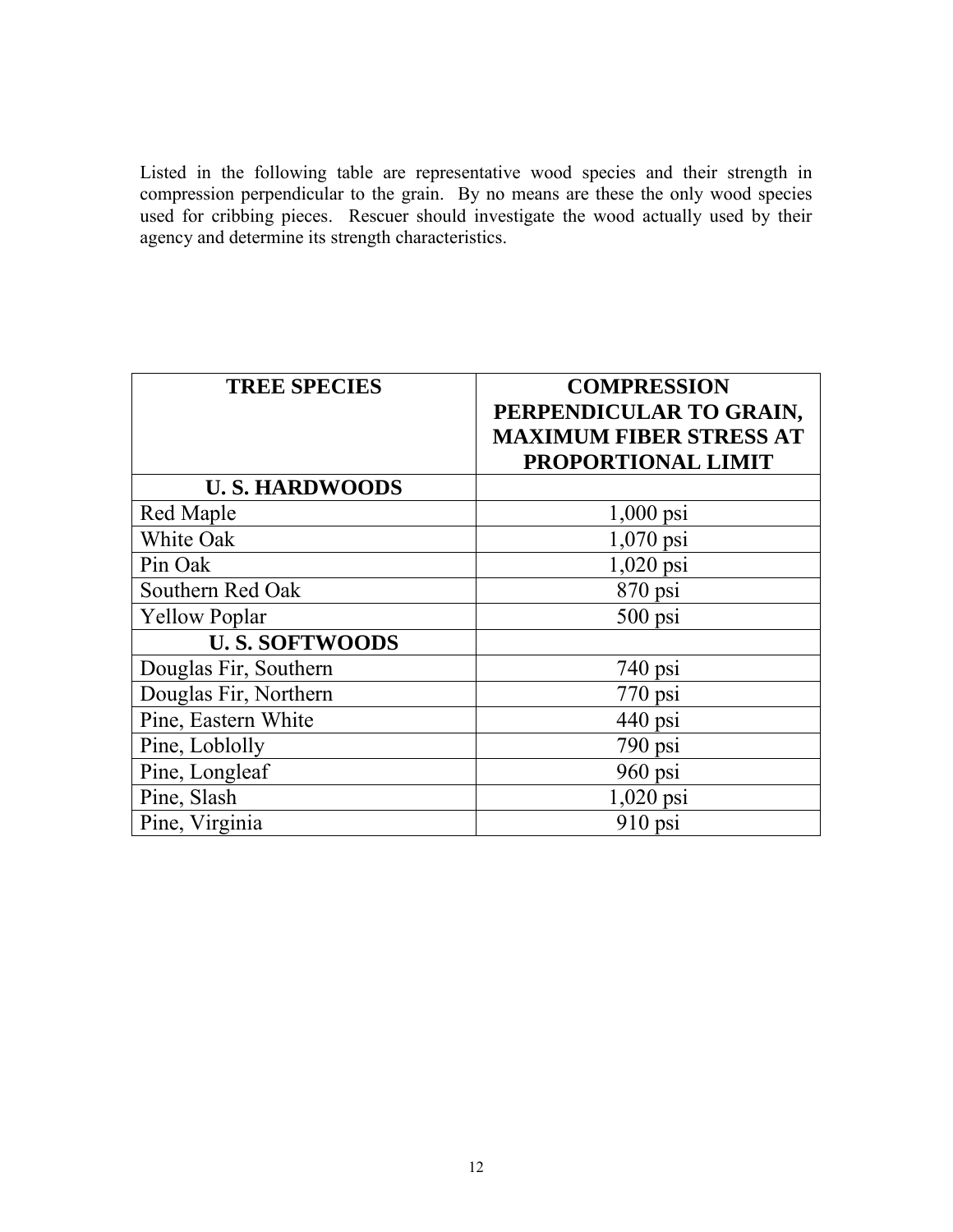### **BIG RIG RESCUE** *Timber Cribbing LEARNING MEASUREMENT EXERCISE*

- 1. Cribbing is one of the most frequently used tools during vehicle rescue operations. TRUE FALSE
- 2. Wooden cribbing pieces should be unfinished and unpainted. TRUE FALSE
- 3. Given a *footprint* of 24 inches, what height may the stack crib be built, if all contact points are covered? \_\_\_\_\_\_ inches
- 4. When using 4" timber, the ends of each layer in a stack crib should overlap a minimum of  $\qquad$  inches.
- 5. If the footprint of a modified stack crib is 12 inches, the safe height of this stack crib is limited to inches.
- 6. If timber cribbing pieces may sustain a load of 500 psi perpendicular to the grain, and *full dimensional 4x4" timber* is used, what is the capacity of a stack crib in a 2x2 configuration if all contact points are covered? \_\_\_\_\_\_\_\_\_\_ pounds or \_\_\_\_ tons If the footprint of this stack crib is 18 inches and all contact points are covered, what height can the stack crib be built? \_\_\_\_\_\_\_\_\_inches or \_\_\_\_feet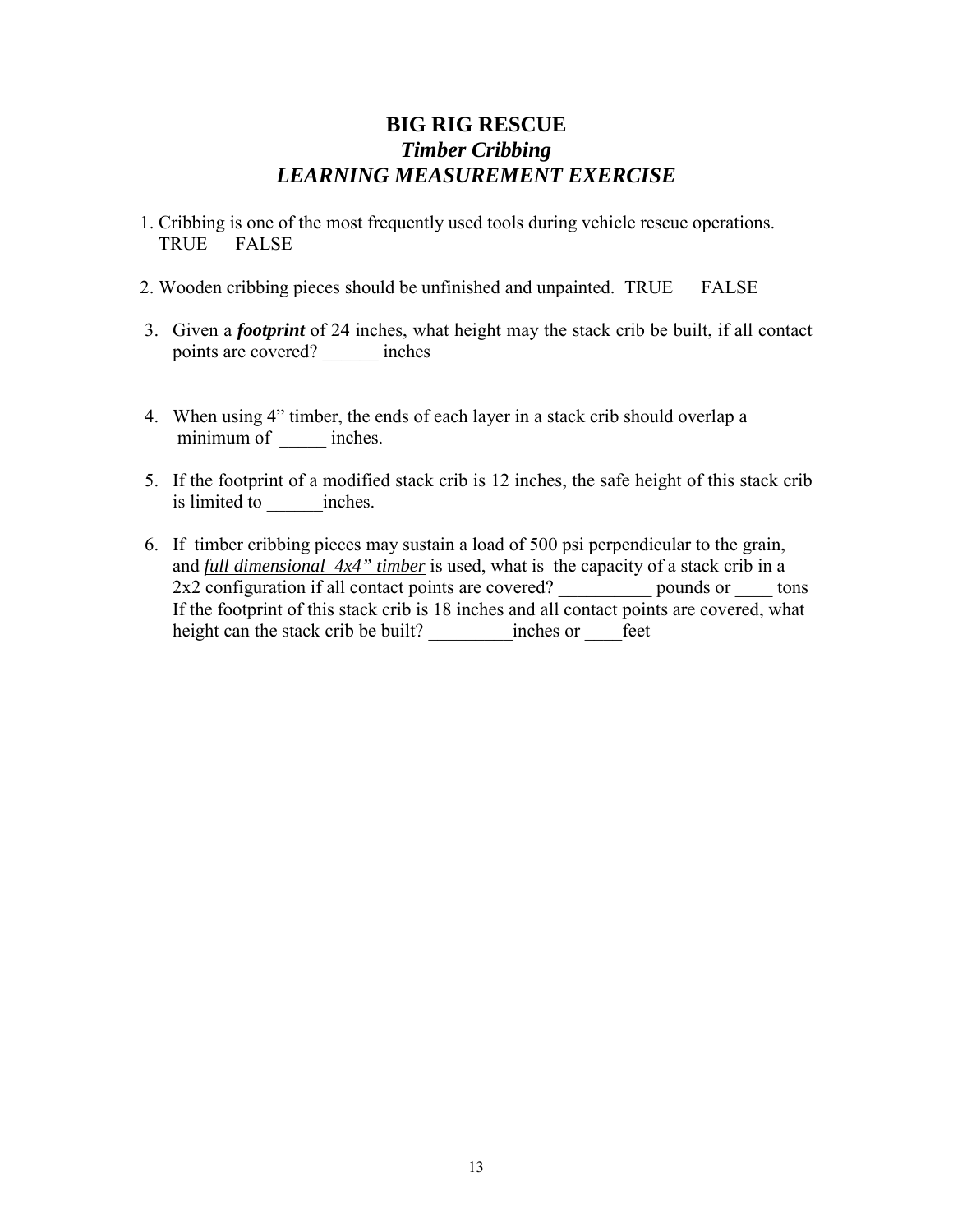# **TIMBER CRIBBING STATISTICS**

*FEMA published capacity* **of timber cribbing using 4"x4"** *Southern Yellow Pine* **pieces (inclusive of 2:1 safety factor) in 2x2 configuration.** 

#### 16 sq. in. of contact area per contact point=64 sq. in. sum of all contact points.

| <b>CAPACITY</b> (Pounds) | <b>CAPACITY</b> (Tons) | <b>CAPACITY</b> per Contact<br>Point |
|--------------------------|------------------------|--------------------------------------|
| 24,000                   |                        | $6,000#$ or 3T                       |

#### **Estimated Capacity using 500psi perpendicular crossgrain-bearing forces.**

| <b>CAPACITY</b> (Pounds) | <b>CAPACITY</b> (Tons) | <b>CAPACITY</b> per Contact<br>Point |
|--------------------------|------------------------|--------------------------------------|
| 32,000                   |                        | $8,000#$ or 4T                       |

#### **Estimated Capacity exclusive of 2:1 safety factor.**

| <b>CAPACITY</b> (Pounds) | <b>CAPACITY</b> (Tons) | <b>CAPACITY</b> per Contact<br>Point |
|--------------------------|------------------------|--------------------------------------|
| 48,000                   |                        | 12,000# or $6T$                      |

**TESTED Capacity of** *Southern Yellow Pine* **using 3.5"x3.5" timber pieces in 2x2 configuration. Testing performed under authority from Frank Maltese of Branch Corp.**

12.25 sq. in. per contact point=49 sq. in. sum of all contact points.

| <b>CAPACITY</b> | <b>CAPACITY</b> (Tons) | <b>CAPACITY</b> per  | <b>Other</b>        |
|-----------------|------------------------|----------------------|---------------------|
| (Pounds)        |                        | <b>Contact Point</b> |                     |
| 40,000          | 20                     | 10,000 or $5T$       | 15 sq. in. or 23.4% |
|                 |                        |                      | less contact area   |
|                 |                        |                      | than full dimension |
|                 |                        |                      | 4"x4" pieces        |
|                 |                        |                      |                     |
|                 |                        |                      | $16,000\# (8T)$ or  |
|                 |                        |                      | $40\%$ greater than |
|                 |                        |                      | FEMA published      |
|                 |                        |                      | capacity            |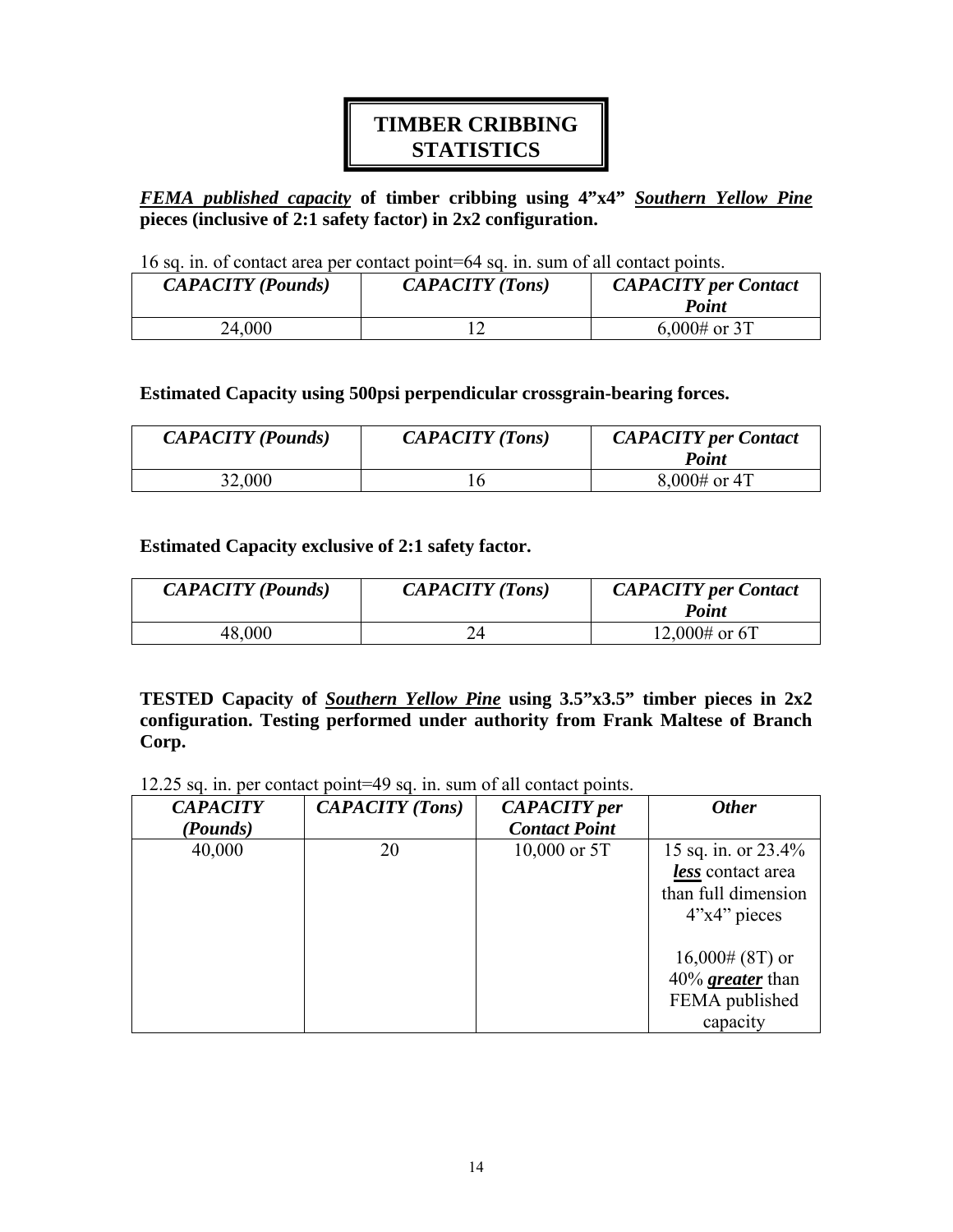**ESTIMATED Capacity (inclusive of 2:1 safety factor) calculated using tested capacity of** *Southern Yellow Pine***.** 

| <b>CAPACITY</b> | <b>CAPACITY</b> (Tons) | <b>CAPACITY</b> per  | <b>Other</b>           |
|-----------------|------------------------|----------------------|------------------------|
| (Pounds)        |                        | <b>Contact Point</b> |                        |
| 20,000          | 10T                    | 5,000# or $2.5T$     | $4,000\# (2T)$ or      |
|                 |                        |                      | 16.7% <i>less</i> than |
|                 |                        |                      | FEMA published         |
|                 |                        |                      | capacity inclusive of  |
|                 |                        |                      | 2:1 safety factor      |

#### **TESTED Capacity using 4"x4"** *Red Maple* **timber pieces in 2x2 configuration.**

16 sq. in. of contact area per contact point=64 sq. in. sum of all contact points.

| <b>CAPACITY</b> | <b>CAPACITY</b> (Tons) | <b>CAPACITY</b> per  | <b>Other</b>        |
|-----------------|------------------------|----------------------|---------------------|
| (Pounds)        |                        | <b>Contact Point</b> |                     |
| 126,000         | 63T                    | 31,500# or 15.8T     | $86,000\# (43T)$ or |
|                 |                        |                      | 68.3% greater than  |
|                 |                        |                      | estimated capacity  |
|                 |                        |                      | of So. Yellow Pine  |
|                 |                        |                      | using test results  |
|                 |                        |                      | (exclusive of 2:1)  |
|                 |                        |                      | safety factor)      |

#### **ESTIMATED Capacity (inclusive of 2:1 safety factor) calculated using tested capacity of** *Red Maple* **timber pieces.**

| <b>CAPACITY</b> | <b>CAPACITY</b> (Tons) | <b>CAPACITY</b> per  | <b>Other</b>          |
|-----------------|------------------------|----------------------|-----------------------|
| (pounds)        |                        | <b>Contact Point</b> |                       |
| 63,000          | 31.5T                  | 15,750# or 7.9T      | $43,000\# (21.5T)$ or |
|                 |                        |                      | 68.3% greater than    |
|                 |                        |                      | estimated capacity    |
|                 |                        |                      | of So. Yellow Pine    |
|                 |                        |                      | calculated using test |
|                 |                        |                      | results (inclusive of |
|                 |                        |                      | 2:1 safety factor)    |

B. Leach 13Sept13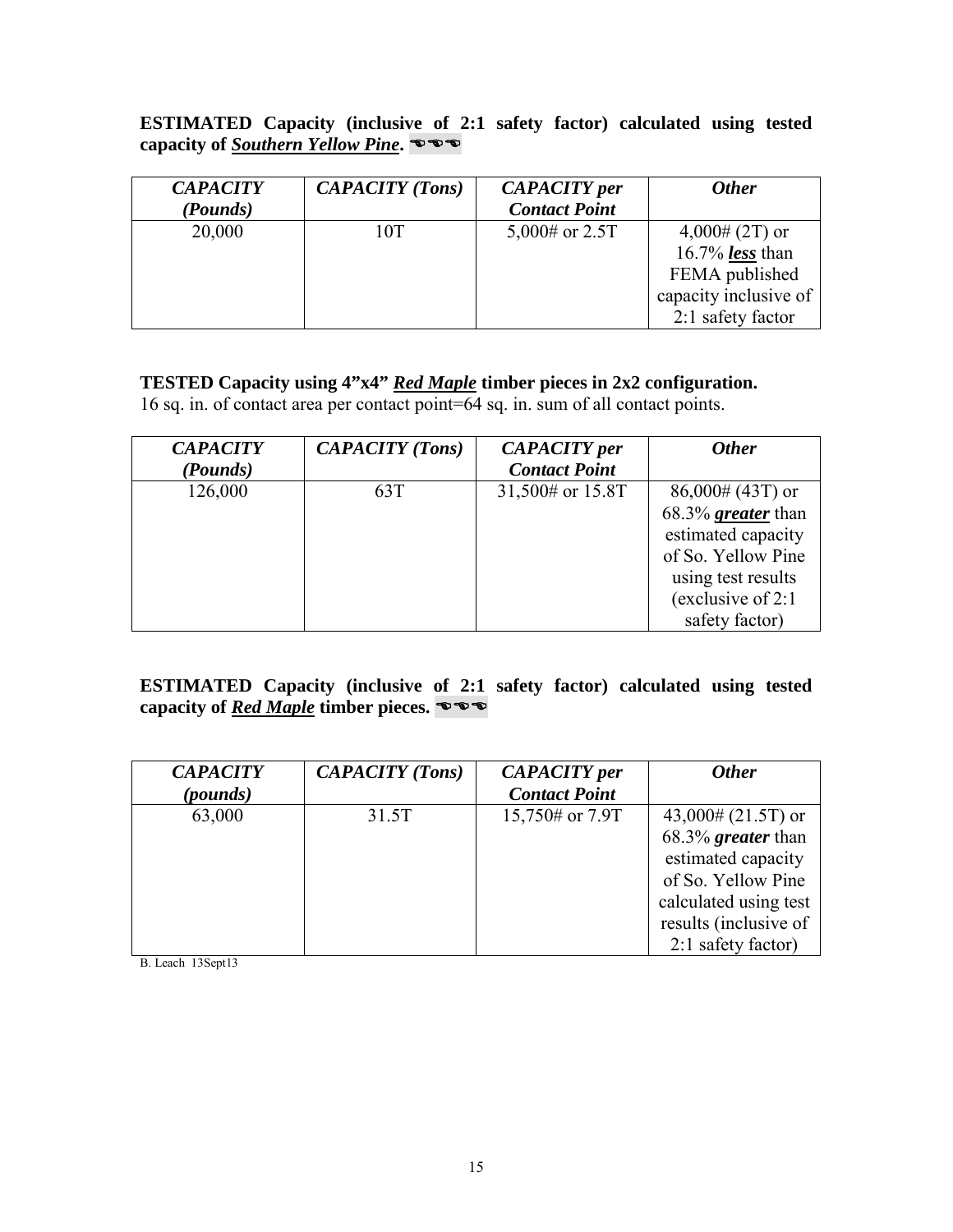#### *Strength Properties of Commercially Important Woods*

The table below provides laboratory-derived values for several mechanical properties of wood that are associated with wood strength. Note that due to sampling inadequacies, these values may not necessarily represent average species characteristics.

Source: U.S. Forest Products Laboratory

| <b>Tree Species</b>          | Averag<br>е<br>Gravity<br>, Oven<br>Dry<br>Sample | <b>Static</b><br>Specific Modulus, Height<br>Οf<br>y(E) | <b>Bending Bending</b><br>of Drop<br><b>Elasticit Causing</b><br><b>Failure</b> | . Parallel<br>to Grain,<br>Max<br>Crushing<br>Strength | Impact Compress Compress<br>. Perpen.<br>to Grain,<br><b>Fiber</b><br>Stress at<br>Prop.<br>Limit | <b>Shear</b><br><b>Parallel</b><br>to<br>Grain,<br><b>Max</b><br><b>Shear</b><br><b>Strengt</b><br>h |
|------------------------------|---------------------------------------------------|---------------------------------------------------------|---------------------------------------------------------------------------------|--------------------------------------------------------|---------------------------------------------------------------------------------------------------|------------------------------------------------------------------------------------------------------|
|                              | $(0-1.0)$                                         | 10^6<br>psi                                             | inches                                                                          | <u>psi</u>                                             | <u>psi</u>                                                                                        | <u>psi</u>                                                                                           |
| U.S. Hardwoods               |                                                   |                                                         |                                                                                 |                                                        |                                                                                                   |                                                                                                      |
| Alder, Red                   | 0.41                                              | 1.38                                                    | 20                                                                              | 5,820                                                  | 440                                                                                               | 1,080                                                                                                |
| Ash, Black                   | 0.49                                              | 1.60                                                    | 35                                                                              | 5,970                                                  | 760                                                                                               | 1,570                                                                                                |
| Ash, Blue                    | 0.58                                              | 1.40                                                    | $\overline{\phantom{a}}$                                                        | 6,980                                                  | 1,420                                                                                             | 2,030                                                                                                |
| Ash, Green                   | 0.56                                              | 1.66                                                    | 32                                                                              | 7,080                                                  | 1,310                                                                                             | 1,910                                                                                                |
| Ash, Oregon                  | 0.55                                              | 1.36                                                    | 33                                                                              | 6,040                                                  | 1,250                                                                                             | 1,790                                                                                                |
| Ash, White                   | 0.60                                              | 1.74                                                    | 43                                                                              | 7,410                                                  | <i>1,160</i>                                                                                      | 1,910                                                                                                |
| Aspen, Bigtooth              | 0.39                                              | 1.43                                                    | $\overline{\phantom{a}}$                                                        | 5,300                                                  | 450                                                                                               | 1,080                                                                                                |
| Aspen, Quaking               | 0.38                                              | 1.18                                                    | 21                                                                              | 4,250                                                  | 370                                                                                               | 850                                                                                                  |
| Basswood                     | 0.37                                              | 1.46                                                    | 16                                                                              | 4,730                                                  | 370                                                                                               | 990                                                                                                  |
| Beech, American              | 0.64                                              | 1.72                                                    | 41                                                                              | 7,300                                                  | <i>1,010</i>                                                                                      | 2,010                                                                                                |
| Birch, Paper                 | 0.55                                              | 1.59                                                    | 34                                                                              | 5,690                                                  | 600                                                                                               | 1,210                                                                                                |
| Birch, Sweet                 | 0.65                                              | 2.17                                                    | 47                                                                              | 8,540                                                  | 1,080                                                                                             | 2,240                                                                                                |
| Birch, Yellow                | 0.62                                              | 2.01                                                    | 55                                                                              | 8,170                                                  | 970                                                                                               | 1,880                                                                                                |
| <b>Butternut</b>             | 0.38                                              | 1.18                                                    | 24                                                                              | 5,110                                                  | 460                                                                                               | 1,170                                                                                                |
| Cherry, Black                | 0.50                                              | 1.49                                                    | 29                                                                              | 7,110                                                  | 690                                                                                               | 1,700                                                                                                |
| Chestnut, American           | 0.43                                              | 1.23                                                    | 19                                                                              | 5,320                                                  | 620                                                                                               | 1,080                                                                                                |
| Cottonwood, Balsam<br>Poplar | 0.34                                              | 1.1                                                     |                                                                                 | 4,020                                                  | 300                                                                                               | 790                                                                                                  |
| Cottonwood, Black            | 0.35                                              | 1.27                                                    | 22                                                                              | 4,500                                                  | 300                                                                                               | 1,040                                                                                                |
| Elm, Eastern                 | 0.40                                              | 1.37                                                    | 20                                                                              | 4,910                                                  | 380                                                                                               | 930                                                                                                  |
| Elm, American                | 0.50                                              | 1.34                                                    | 39                                                                              | 5,520                                                  | 690                                                                                               | 1,510                                                                                                |
| Elm, Rock                    | 0.63                                              | 1.54                                                    | 56                                                                              | 7,050                                                  | 1,230                                                                                             | 1,920                                                                                                |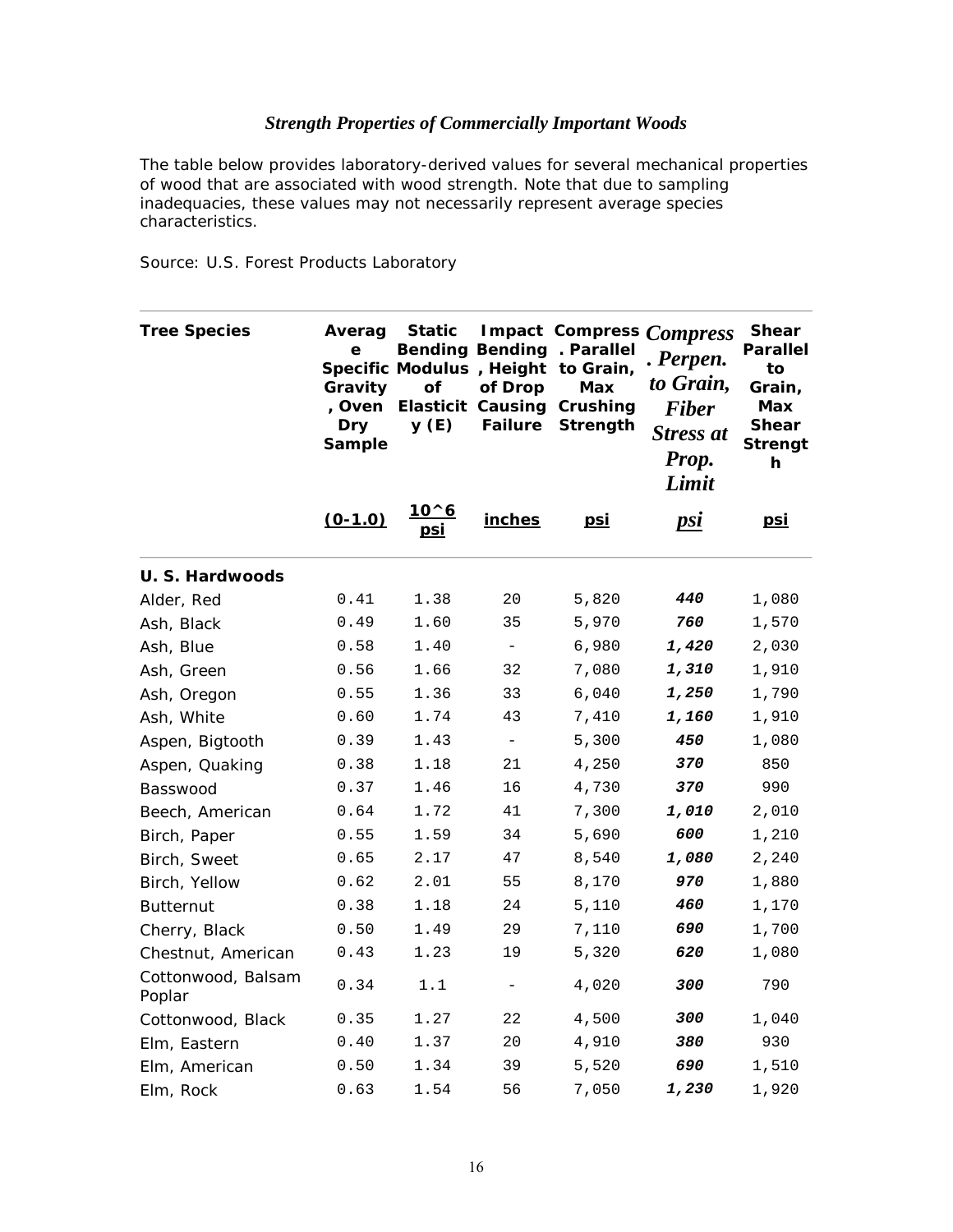| Elm, Slippery              | 0.53   | 1.49 | 45        | 6,360  | 820   | 1,630                    |
|----------------------------|--------|------|-----------|--------|-------|--------------------------|
| Hackberry                  | 0.53   | 1.19 | 43        | 5,440  | 890   | 1,590                    |
| Hickory, Bitternut         | 0.66   | 1.79 | 66        | 9,040  | 1,680 |                          |
| Hickory, Nutmeg            | 0.6    | 1.70 | $\equiv$  | 6,910  | 1,570 | -                        |
| Hickory, Pecan             | 0.66   | 1.73 | 44        | 7,850  | 1,720 | 2,080                    |
| Hickory, Water             | 0.62   | 2.02 | 53        | 8,600  | 1,550 | $\overline{\phantom{a}}$ |
| Hickory, Mockernut         | 0.72   | 2.22 | 77        | 8,940  | 1,730 | 1,740                    |
| Hickory, Pignut            | 0.75   | 2.26 | 74        | 9,190  | 1,980 | 2,150                    |
| Hickory, Shagbark          | 0.72   | 2.16 | 67        | 9,210  | 1,760 | 2,430                    |
| Hickory, Shellbark         | 0.69   | 1.89 | 88        | 8,000  | 1,800 | 2,110                    |
| Honeylocust                | $\sim$ | 1.63 | 47        | 7,500  | 1,840 | 2,250                    |
| Locust, Black              | 0.69   | 2.05 | 57        | 10,180 | 1,830 | 2,480                    |
| Magnolia, Cucumbertre<br>е | 0.48   | 1.82 | 35        | 6,310  | 570   | 1,340                    |
| Magnolia, Southern         | 0.50   | 1.40 | 29        | 5,460  | 860   | 1,530                    |
| Maple, Bigleaf             | 0.48   | 1.45 | 28        | 5,950  | 750   | 1,730                    |
| Maple, Black               | 0.57   | 1.62 | 40        | 6,680  | 1,020 | 1,820                    |
| Maple, Red                 | 0.54   | 1.64 | 32        | 6,540  | 1,000 | 1,850                    |
| Maple, Silver              | 0.47   | 1.14 | 25        | 5,220  | 740   | 1,480                    |
| Maple, Sugar               | 0.63   | 1.83 | 39        | 7,830  | 1,470 | 2,330                    |
| Oak, Black                 | 0.61   | 1.64 | 41        | 6,520  | 930   | 1,910                    |
| Oak, Cherrybark            | 0.68   | 2.28 | 49        | 8,740  | 1,250 | 2,000                    |
| Oak, Laurel                | 0.63   | 1.69 | 39        | 6,980  | 1,060 | 1,830                    |
| Oak, Northern Red          | 0.63   | 1.82 | 43        | 6,760  | 1,010 | 1,780                    |
| Oak, Pin                   | 0.63   | 1.73 | 45        | 6,820  | 1,020 | 2,080                    |
| Oak, Scarlet               | 0.67   | 1.91 | 53        | 8,330  | 1,120 | 1,890                    |
| Oak, Southern Red          | 0.59   | 1.49 | 26        | 6,090  | 870   | 1,390                    |
| Oak, Water                 | 0.63   | 2.02 | 44        | 6,770  | 1,020 | 2,020                    |
| Oak, Willow                | 0.69   | 1.90 | 42        | 7,040  | 1,130 | 1,650                    |
| Oak, Bur                   | 0.64   | 1.03 | 29        | 6,060  | 1,200 | 1,820                    |
| Oak, Chestnut              | 0.66   | 1.59 | 40        | 6,830  | 840   | 1,490                    |
| Oak, Live                  | 0.88   | 1.98 | $\bar{ }$ | 8,900  | 2,840 | 2,660                    |
| Oak, Overcup               | 0.63   | 1.42 | 38        | 6,200  | 810   | 2,000                    |
| Oak, Post                  | 0.67   | 1.51 | 46        | 6,600  | 1,430 | 1,840                    |
| Oak, Swamp Chestnut        | 0.67   | 1.77 | 41        | 7,270  | 1,110 | 1,990                    |
| Oak, Swamp White           | 0.72   | 2.05 | 49        | 8,600  | 1,190 | 2,000                    |
| Oak, White                 | 0.68   | 1.78 | 37        | 7,440  | 1,070 | 2,000                    |
| Sassafras                  | 0.46   | 1.12 |           | 4,760  | 850   | 1,240                    |
| Sweetgum                   | 0.52   | 1.64 | 32        | 6,320  | 620   | 1,600                    |
| Sycamore, American         | 0.49   | 1.42 | 26        | 5,380  | 700   | 1,470                    |
| Tupelo, Black              | 0.50   | 1.20 | 22        | 5,520  | 930   | 1,340                    |
| Tupelo, Water              | 0.50   | 1.26 | 23        | 5,920  | 870   | 1,590                    |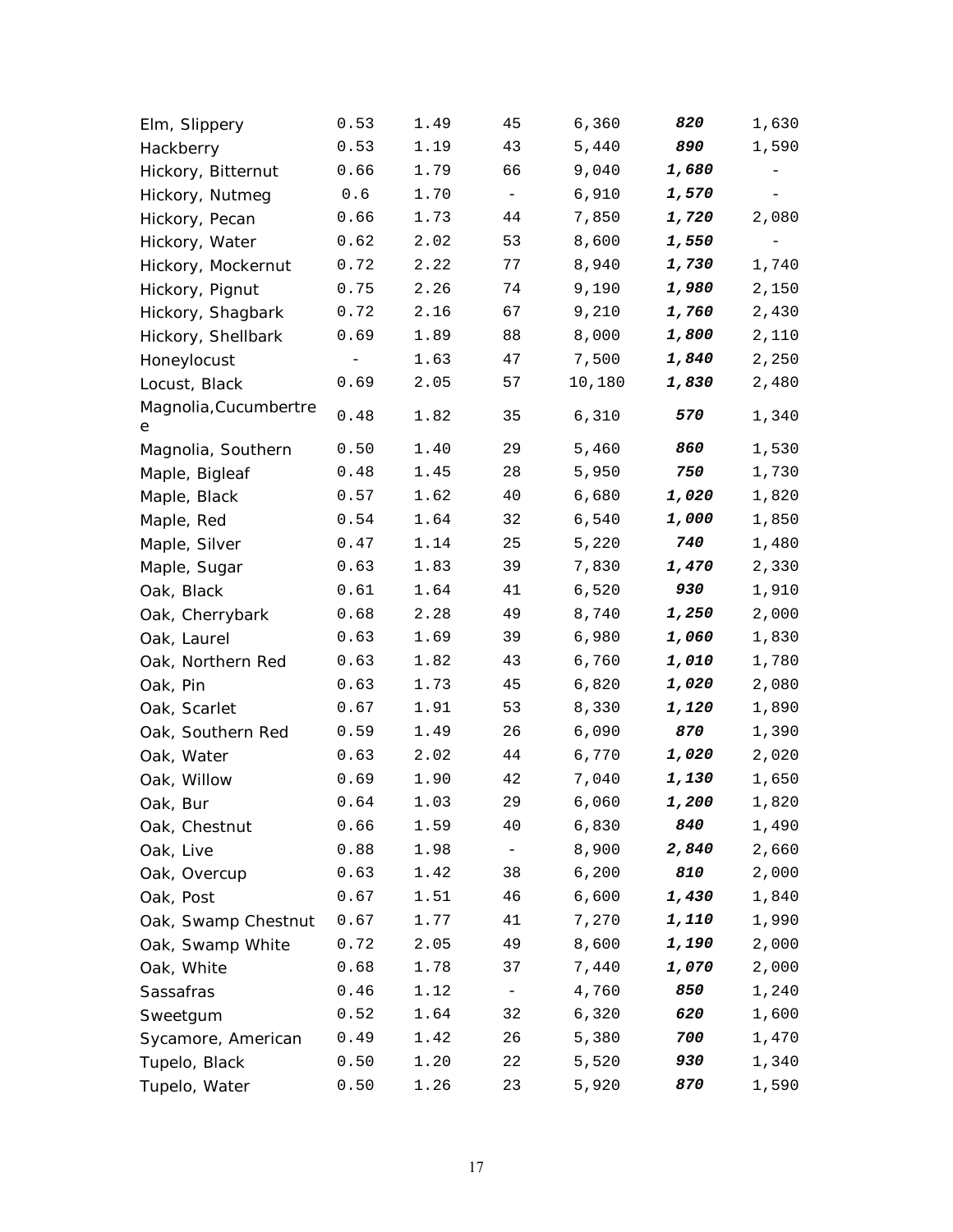| Walnut, Black                       | 0.55 | 1.68 | 34                       | 7,580 | 1,010 | 1,370 |
|-------------------------------------|------|------|--------------------------|-------|-------|-------|
| Willow, Black                       | 0.39 | 1.01 | $\overline{\phantom{a}}$ | 4,100 | 430   | 1,250 |
| Yellow-poplar                       | 0.42 | 1.58 | 24                       | 5,540 | 500   | 1,190 |
| U.S. Softwoods                      |      |      |                          |       |       |       |
|                                     | 0.46 | 1.44 | 24                       | 6,360 | 730   | 1,000 |
| <b>Baldcypress</b><br>Cedar, Alaska | 0.44 | 1.42 | 29                       | 6,310 | 620   | 1,130 |
|                                     | 0.32 | 0.93 | 13                       | 4,700 | 410   | 800   |
| Cedar, Atlantic White               |      |      |                          |       |       |       |
| Cedar, Eastern<br>Redcedar          | 0.47 | 0.88 | 22                       | 6,020 | 920   | -     |
| Cedar, Incense                      | 0.37 | 1.04 | 17                       | 5,200 | 590   | 880   |
| Cedar, Northern White               | 0.31 | 0.80 | 12                       | 3,960 | 310   | 850   |
| Cedar, Port-Orford                  | 0.43 | 1.70 | 28                       | 6,250 | 720   | 1,370 |
| Cedar, Western<br>Redcedar          | 0.32 | 1.11 | 17                       | 4,560 | 460   | 990   |
| Douglas-fir, Coast                  | 0.48 | 1.95 | 31                       | 7,230 | 800   | 1,130 |
| Douglas-fir, Interior<br>West       | 0.50 | 1.83 | 32                       | 7,430 | 760   | 1,290 |
| Douglas-fir, Interior<br>North      | 0.48 | 1.79 | 26                       | 6,900 | 770   | 1,400 |
| Douglas-fir, Interior<br>South      | 0.46 | 1.49 | 20                       | 6,230 | 740   | 1,510 |
| Fir, Balsam                         | 0.35 | 1.45 | 20                       | 5,280 | 404   | 944   |
| Fir, California Red                 | 0.38 | 1.50 | 24                       | 5,460 | 610   | 1,040 |
| Fir, Grand                          | 0.37 | 1.57 | 28                       | 5,290 | 500   | 900   |
| Fir, Noble                          | 0.39 | 1.72 | 23                       | 6,100 | 520   | 1,050 |
| Fir, Pacific silver                 | 0.43 | 1.76 | 24                       | 6,410 | 450   | 1,220 |
| Fir, Subalpine                      | 0.32 | 1.29 | $\overline{\phantom{a}}$ | 4,860 | 390   | 1,070 |
| Fir, White                          | 0.39 | 1.50 | 20                       | 5,800 | 530   | 1,100 |
| Hemlock, Eastern                    | 0.40 | 1.20 | 21                       | 5,410 | 650   | 1,060 |
| Hemlock, Mountain                   | 0.45 | 1.33 | 32                       | 6,440 | 860   | 1,540 |
| Hemlock, Western                    | 0.45 | 1.63 | 23                       | 7,200 | 550   | 1,290 |
| Larch, western                      | 0.52 | 1.87 | 35                       | 7,620 | 930   | 1,360 |
| Pine, Eastern white                 | 0.35 | 1.24 | 18                       | 4,800 | 440   | 900   |
| Pine, Jack                          | 0.43 | 1.35 | 27                       | 5,660 | 580   | 1,170 |
| Pine, Loblolly                      | 0.51 | 1.79 | 30                       | 7,130 | 790   | 1,390 |
| Pine, Lodgepole                     | 0.41 | 1.34 | 20                       | 5,370 | 610   | 880   |
| Pine, Longleaf                      | 0.59 | 1.98 | 34                       | 8,470 | 960   | 1,510 |
| Pine, Pitch                         | 0.52 | 1.43 | $\qquad \qquad -$        | 5,940 | 820   | 1,360 |
| Pine, Pond                          | 0.56 | 1.75 | $-$                      | 7,540 | 910   | 1,380 |
| Pine, Ponderosa                     | 0.40 | 1.29 | 19                       | 5,320 | 580   | 1,130 |
| Pine, Red                           | 0.46 | 1.63 | 26                       | 6,070 | 600   | 1,210 |
| Pine, Sand                          | 0.48 | 1.41 | $\overline{\phantom{0}}$ | 6,920 | 836   |       |